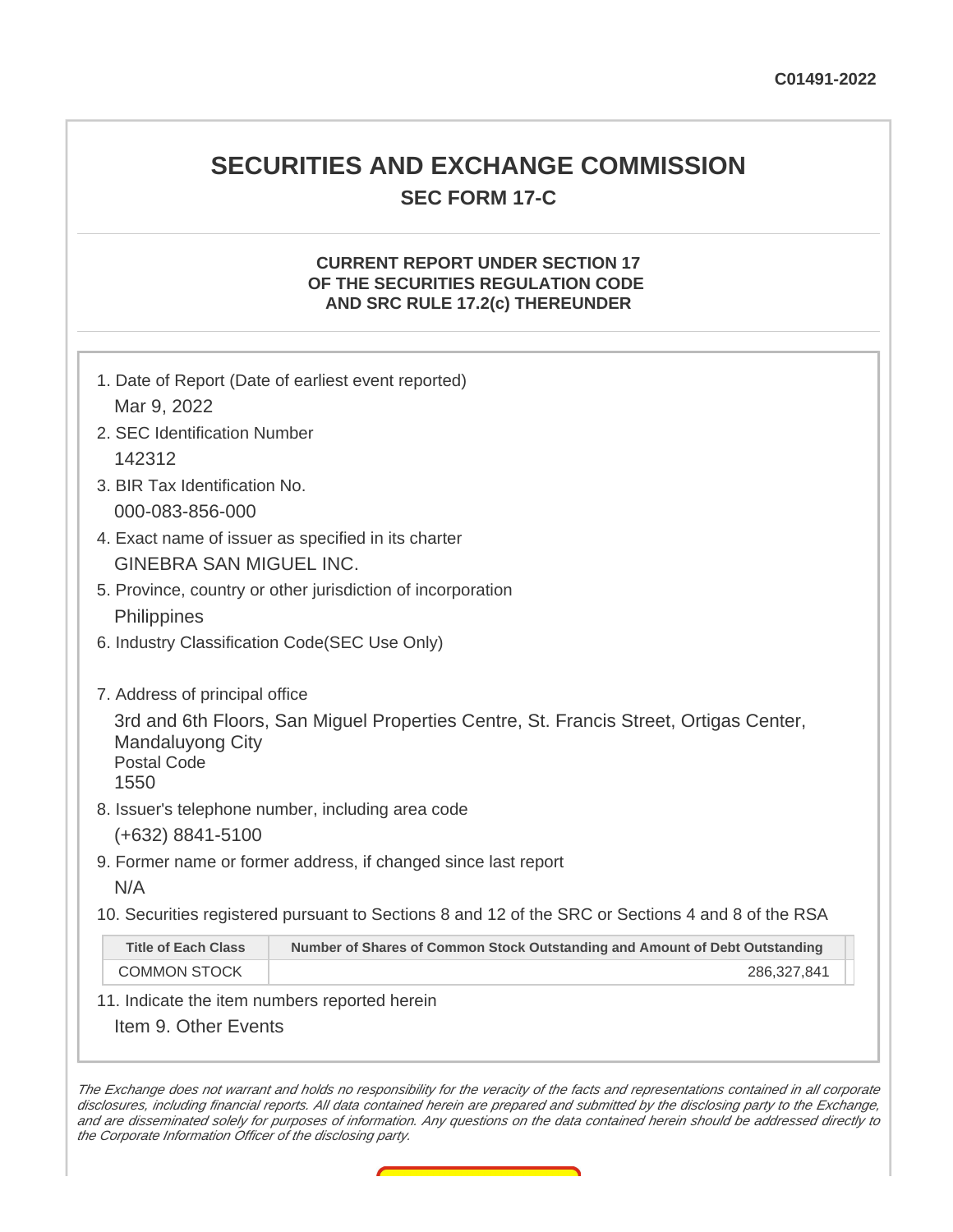

# **Ginebra San Miguel, Inc. GSMI**

## **PSE Disclosure Form 7-1 - Notice of Annual or Special Stockholders' Meeting References: SRC Rule 17 (SEC Form 17-C) and Sections 7 and 4.4 of the Revised Disclosure Rules**

**Subject of the Disclosure**

Schedule, Venue and Agenda of the 2022 Regular Stockholders' Meeting

**Background/Description of the Disclosure**

Matters approved during the Regular Meeting of the Board of Directors held on March 9, 2022

## **Type of Meeting**

- **☑** Annual
- □ Special

| Date of Approval by<br><b>Board of Directors</b> | Mar 9, 2022                                                                                                                                                                                                                                                                                                                                                                                            |  |
|--------------------------------------------------|--------------------------------------------------------------------------------------------------------------------------------------------------------------------------------------------------------------------------------------------------------------------------------------------------------------------------------------------------------------------------------------------------------|--|
| Date of Stockholders'<br><b>Meeting</b>          | May 26, 2022                                                                                                                                                                                                                                                                                                                                                                                           |  |
| <b>Time</b>                                      | $2:00$ P.M.                                                                                                                                                                                                                                                                                                                                                                                            |  |
| <b>Venue</b>                                     | The meeting will be via remote communication and livestreamed at the Company's website:<br>http://www.ginebrasanmiguel.com.                                                                                                                                                                                                                                                                            |  |
| <b>Record Date</b>                               | Apr 21, 2022                                                                                                                                                                                                                                                                                                                                                                                           |  |
| Agenda                                           | Agenda<br>1. Call to Order/Certification of Notice and Quorum<br>2. Approval of the Minutes of the Regular Stockholders' Meeting held on May 27, 2021<br>3. Presentation of the 2021 Annual Report<br>4. Ratification of Acts and Proceedings of the Board of Directors and Corporate Officers<br>5. Election of Directors<br>6. Appointment of External Auditor<br>7. Other Matters<br>8. Adjournment |  |

**Inclusive Dates of Closing of Stock Transfer Books**

**Start Date Apr 22, 2022**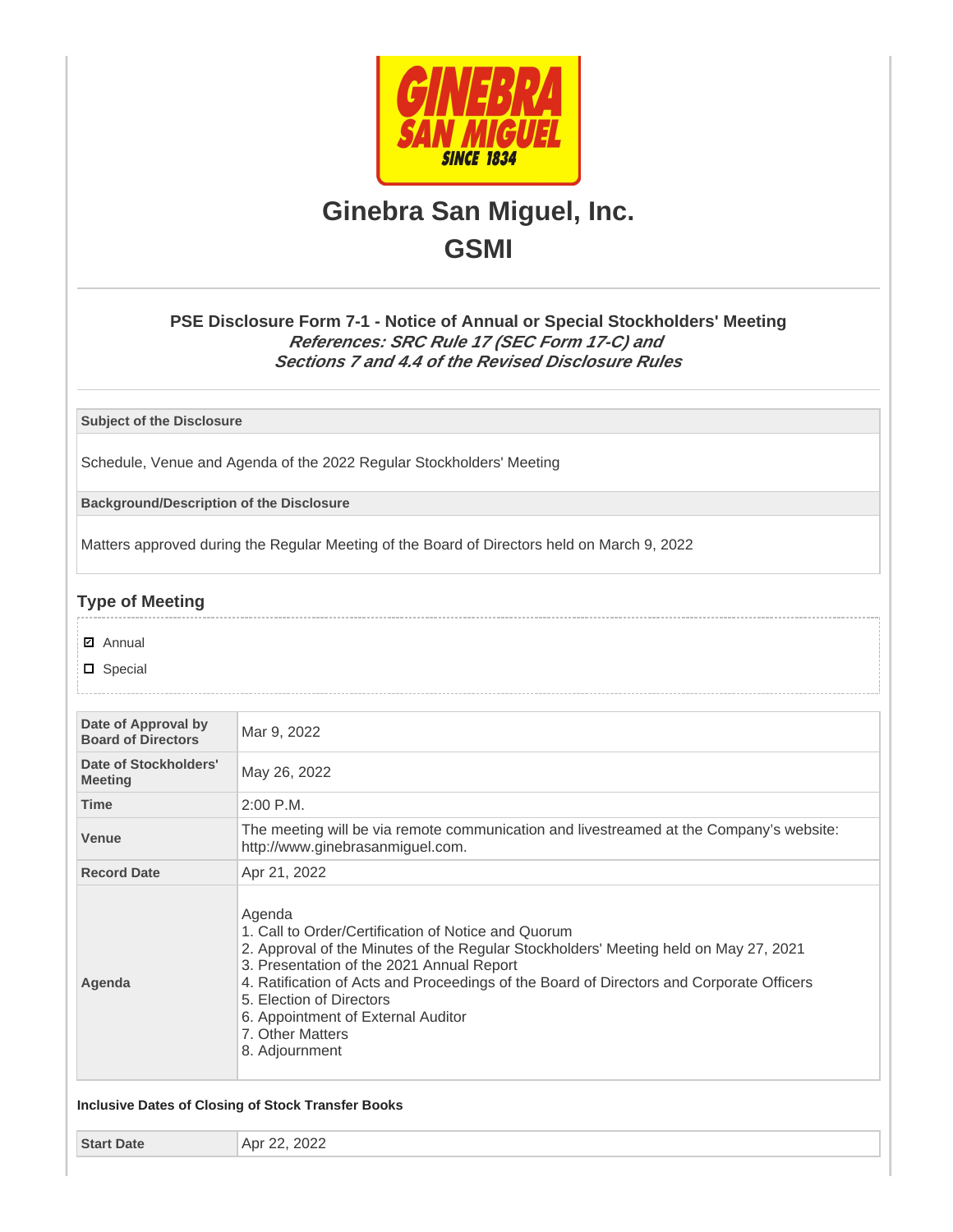| <b>End Date</b>                   | Apr 26, 2022 |                                                                                                                                                                                                                                                                                                                                                                                                                                                                      |
|-----------------------------------|--------------|----------------------------------------------------------------------------------------------------------------------------------------------------------------------------------------------------------------------------------------------------------------------------------------------------------------------------------------------------------------------------------------------------------------------------------------------------------------------|
| <b>Other Relevant Information</b> |              |                                                                                                                                                                                                                                                                                                                                                                                                                                                                      |
| Filed on behalf by:               |              | The Board also approved the grant of authority to the stockholders to participate and vote in the Regular Stockholders'<br>Meeting through remote communication or in absentia, as circumstances may warrant, subject to the rules and<br>regulations provided under SEC Memorandum Circular 6, Series of 2020, the Revised Corporation Code, and other<br>applicable laws and regulations, in light of the public health concern relating to the COVID-19 pandemic. |
| <b>Name</b>                       |              | Francis Joseph Cruz                                                                                                                                                                                                                                                                                                                                                                                                                                                  |
|                                   |              |                                                                                                                                                                                                                                                                                                                                                                                                                                                                      |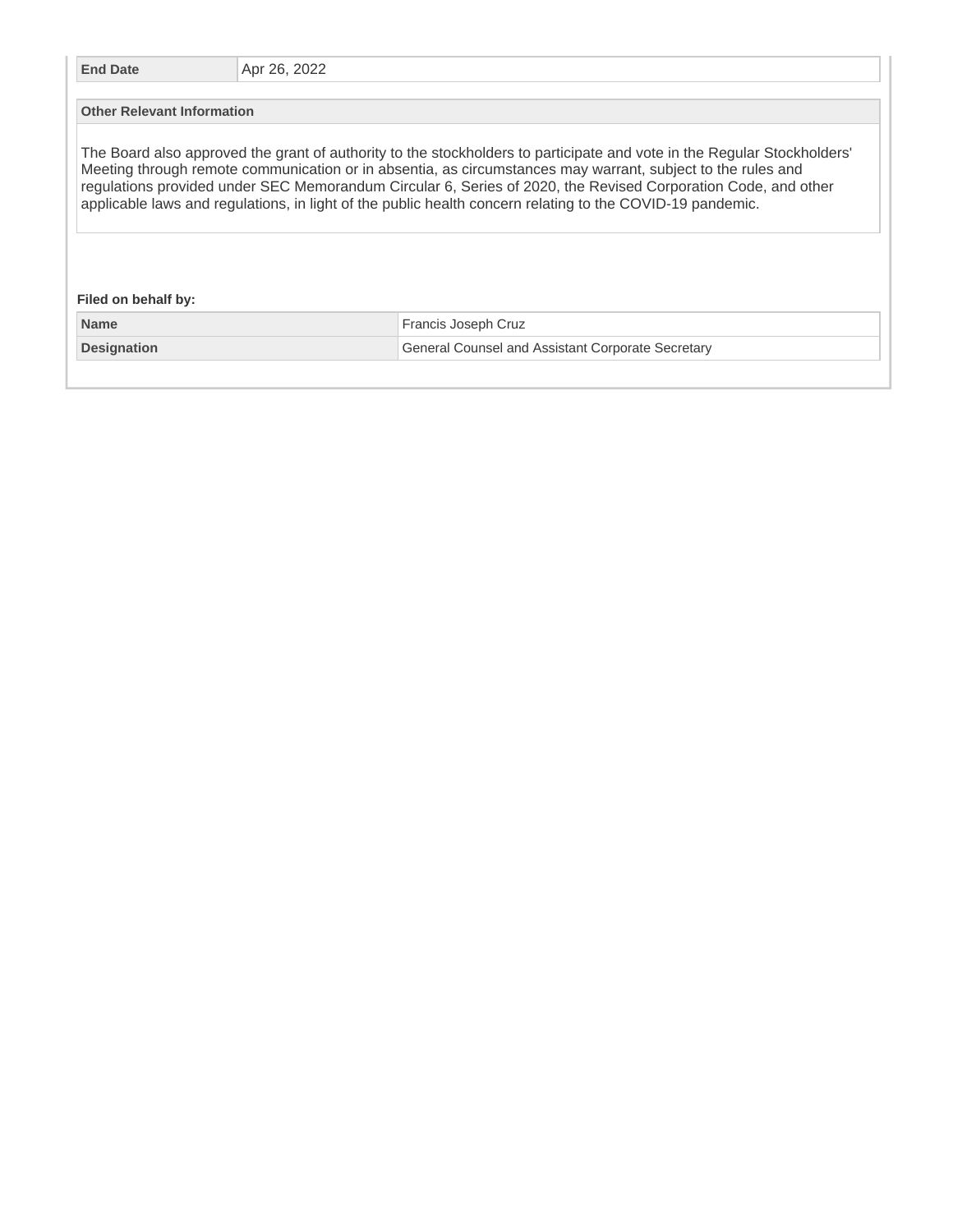

March 9, 2022

The Philippine Stock Exchange, Inc. **Disclosure Department** 6th Floor, PSE Tower 28th Street, corner 5th Avenue Bonifacio Global City, Taguig City

Attention:

## Ms. Janet A. Encarnacion **Head, Disclosure Department**

Gentlemen:

In compliance with Section 7 of the PSE Revised Disclosure Rules, we make the following disclosure in connection with the Regular Meeting of the Board of Directors of Ginebra San Miguel Inc. (the "Corporation") held today, March 9, 2022.

#### 2022 Regular Stockholders' Meeting

The Board approved the schedule, venue and agenda of the 2022 Regular Stockholders' Meeting of the Corporation, as follows.

a. Schedule

| Date and time of the 2021 Regular Stockholders' Meeting: | May 26, 2022 at 2:00 P.M. |
|----------------------------------------------------------|---------------------------|
| Record date of the stockholders entitled to vote:        | April 21, 2022            |
| Closing of stock and transfer books:                     | April 22- 26, 2022        |
| Deadline for the submission of proxies:                  | May 12, 2022              |
| Validation of proxies:                                   | May 19, 2022              |

#### b. Venue

Via remote communication and livestreamed at the Company's website, http://www.ginebrasanmiguel.com.

#### c. Agenda

- 1. Call to Order/Certification of Notice and Quorum
- 2. Approval of the Minutes of the Regular Stockholders' Meeting held on May 27, 2021
- 3. Presentation of the 2021 Annual Report
- 4. Ratification of Acts and Proceedings of the Board of Directors and Corporate Officers
- 5. Election of Directors
- 6. Appointment of External Auditor
- 7. Other Matters
- 8. Adjournment



3<sup>rd</sup> and 6<sup>th</sup> Floors, San Miguel Properties Centre, St. Francis Street, Ortigas Center, Mandaluyong City, Metro Manila, Philippines 1550<br>Telephone: (632) 8841-5100 Fax: (632) 843-2211



**SAN MIGUEL CORPORATION**